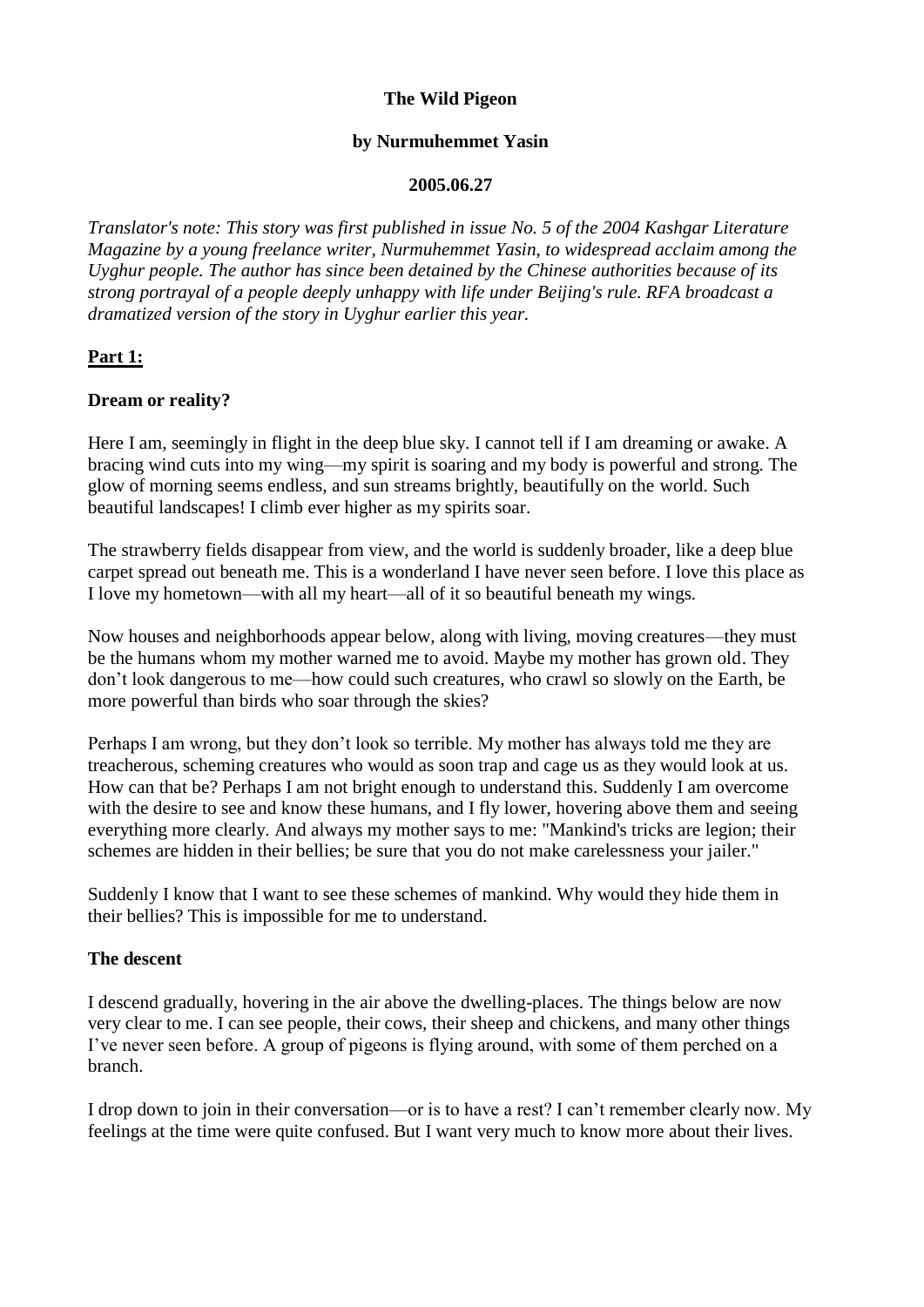"Where are you from?" one pigeon asks me. He is older than the rest, but I cannot tell for sure if he is the leader of this group. Anyway, I am not one of them, so his position is not that important to me. And so I answer simply: "I am from the strawberry shoal."

The pigeon's tale begins

"I heard about that place from my grandpa—our ancestors also come from there," he replies. "But I thought it was quite far away—and that it would take months to fly here from there. We cannot fly so far. Perhaps you are lost?"

Was he so old he couldn't fly that small distance in a few days, as I had done? Perhaps he was far older even than he looked—or perhaps he was thinking of a different, more distant strawberry shoal. If his grandfather came from the same strawberry shoal, we might even be relatives, I think. But to the old pigeon I reply: "I am not lost—I was practicing flying and came here intentionally. I've been flying for just a few days, but I haven't eaten anything since I left home."

## **What is a soul?**

The old pigeon looks surprised. "You must be a wild pigeon," he says. "Everyone says we are not as brave as you, that we think no further than the branches on which we rest and the cages in which we sleep. I have always lived here and have ventured no farther out—and why should I? Here I have a branch for resting and a cage for living, and everything is ready-made for me. Why would we leave here—to suffer? Besides, I am married. I have a family. Where would I go? My hosts treat me well," he concludes, pecking a bit at his own feathers.

"I have heard some say that mankind is terrible," I reply. "They say that if humans catch us, they will enslave our souls. Is this true?"

"Soul? What's a soul, grandfather?" a young pigeon sitting beside me asks. I am stunned that he doesn't know this word, doesn't know what a soul is. What are these pigeons teaching their children? To live without a soul, without understanding what a soul is, is pointless. Do they not see this? To have a soul, to have freedom—these things cannot be bought or given as gifts; they are not to be had just through praying, either.

Freedom of the soul, I feel, was crucial for these pitiful pigeons. Without it, life is meaningless, and yet they seem never even to have heard of the word.

The old pigeon touches the head of his grandchild, saying: "I don't know either what a soul is. I once heard the word from my own grandfather, who heard the world from his great-grandfather. And he perhaps heard of it from his great-great-grandfather. My own grandfather sometimes said: 'We pigeons lost our souls a long time ago,' and perhaps this is the soul that this wild pigeon mentions now—and today we possess not even a shadow of such a thing."

The old pigeon turns to face me and asks, "Tell me, child, do you know what a soul is?"

# **The pigeons' debate**

I freeze, realizing that I cannot begin to answer the very question my words have prompted. Finally I reply, "I cannot. But my mother tells me I possess my father's daring and adventurous spirit…Once it matures, I will certainly know and understand what a soul is."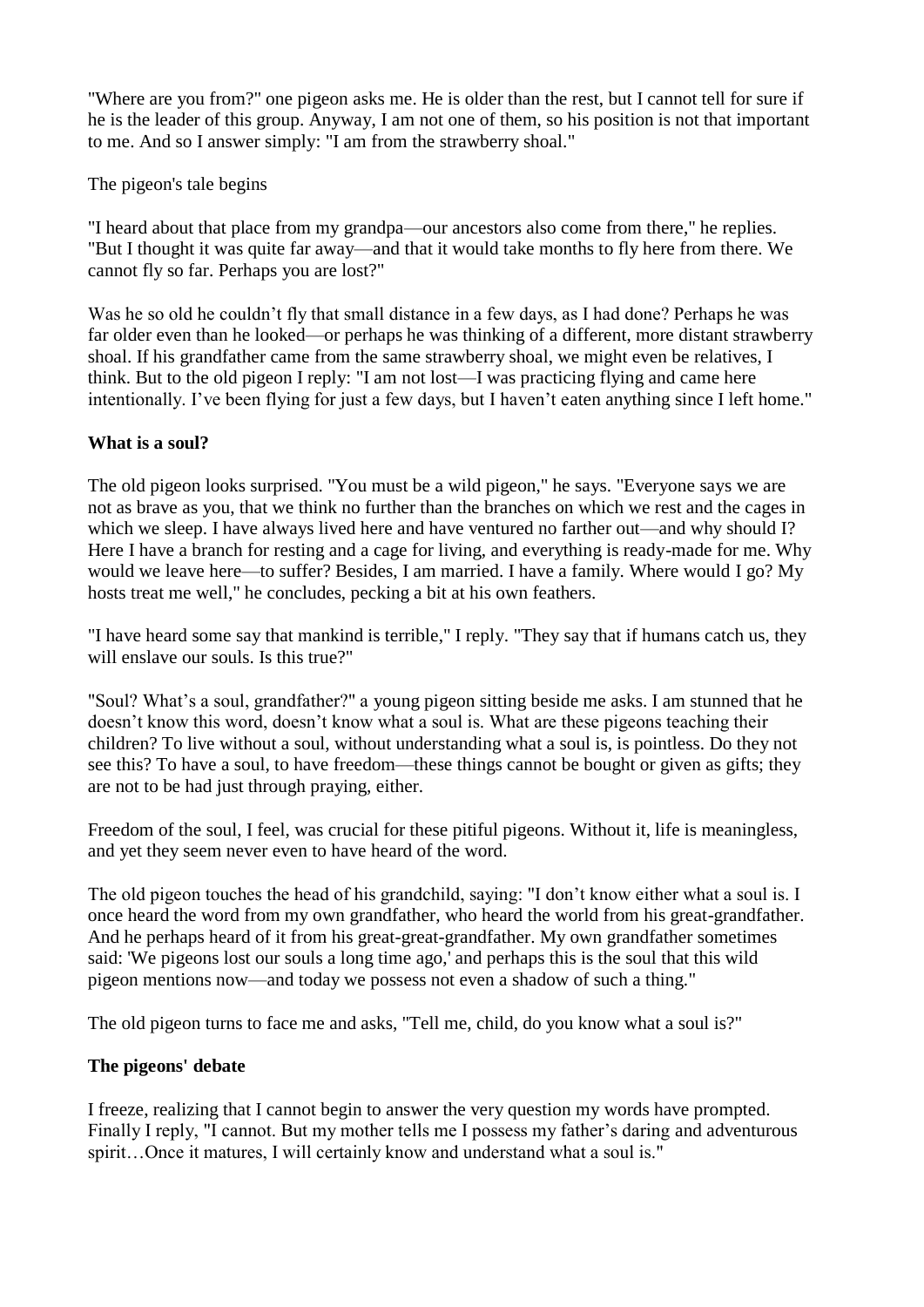The old pigeon replies, "That must be your father's spirit in you now. It's not only our fathers' generations we have lost, but the soul of the entire pigeon community has already disappeared. My mother and her family never mentioned the soul to us, either, nor have I used the word with my own children. So perhaps we have already entered an era without souls. How lovely it would be, to return to that earlier time." The old pigeon smiles, and falls into a pleasant reverie.

"Without your souls," I tell him, "generations of pigeons will be enslaved by human beings who can make a meal of you at any time. Even if they set you free, you will not leave your family and your rations of food behind. You do not want to throw away your resting place, and a small amount of pigeon food. Yet you let your descendants became the slaves of mankind. You will need a leader, but first you must free your soul—and understand what a soul is. Why don't you come with me and we can try to ask my mother?"

I cannot tell now whether it's the old pigeon or myself I want to educate about the soul. Perhaps it is both.

"I already have one foot in the grave," he tells me, "and my pigeon cage is safe. Where shall I look to understand the soul? I wouldn't recognize a soul if I saw one, and I wouldn't know where to look for it. And how will it help me if I find mine? Here our lives are peaceful. Nothing happens, and our lives are tranquil. How can I ask others to give up such a life to find something whose value we cannot see?"

I contemplate the old pigeon's words—which sound wise at first but, on reflection, are entirely wrong. Suddenly I feel ashamed, embarrassed, to find myself holding such a philosophical discussion with these pigeons, these soulless birds. I decide to go and find my mother.

#### **Strange words replace mother's milk**

At this point, a group of pigeons descends to the branch beside us. I hear them speaking among themselves, but I cannot understand their words. Perhaps they are using their own mother tongue. We also have some such foreigners occasionally flying to our place. Are they foreign vistors? Friends or relatives of the old pigeon? I cannot tell. Nor can I tell whether they wish to include me in their discussion.

"How are you, my child," the old pigeon asks, pecking at the feathers of a smaller pigeon.

"Not good. I'm hungry," the smaller pigeon replies. "Why doesn't my mother feed me any more?" The small pigeon talks on about pigeon food—I think I hear the word corn or millet, or hemp. They use many different names for pigeon food that I don't know. These tamed pigeons are very strange—so many of their words I don't recognize.

"Your mother is trying to save all the nourishment for the siblings you will have soon," the old pigeon replies. "You have to wait for the humans to come and feed us."

"I cannot wait—I should fly out to the desert and look for myself," the young bird replies.

"Please listen to me, my good little boy. It is too dangerous—if you go there, someone will catch you and eat you. Please don't go." The small pigeon tries to calm its expression. These pigeons all seem to listen to this elder of the group.

## **Acceptance of a caged life**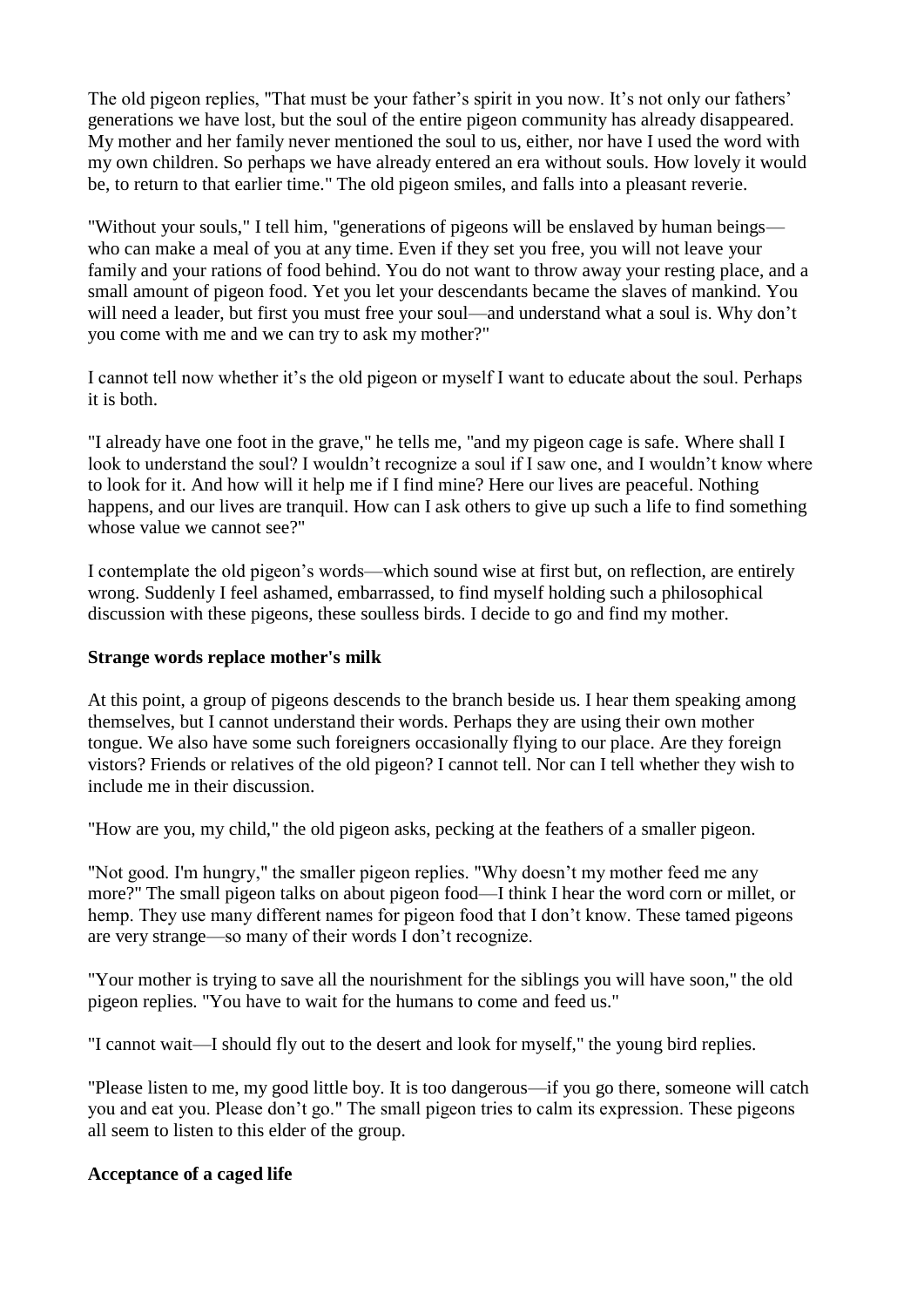These pigeons are living among humans who would catch them and eat them, but how they can do this I don't understand. Have I misunderstood the word "eat"? Maybe it means the same thing as "care for" in their dialect. If this is a borrowed word, maybe I misinterpreted it. And yet this is an important word—every pigeon must know it. My mother tells me to be careful—"don't let the humans catch you and eat you." If these pigeons fear being caught and eaten, how can they possibly have lived among humans? Perhaps they have even forgotten that they have wings, and perhaps they wouldn't want to leave the pigeon cage to which they have grown so accustomed.

"So, how is our host?" the small pigeon begins to ask the old pigeon.

"Very well," his elder replies.

"But perhaps our host is like other humans, and would catch and eat us if given the chance."

"That is different," the elder replied. "The humans keep us in the pigeon cage to feed us, and it is right that they would eat us if necessary; it is a necessity for mankind to be able to catch us and eat us. That is the way it should be. No pigeon among us is permitted to object to this arrangement."

# **Who is the enemy?**

Now I understand that "eat" has the same meaning here as it does at home. A moment ago I was trying to guess what exactly they mean when they say the word "eat." Now I don't have to guess any more.

"But our host has spilled all of our food—and the largest pigeon has eaten it all. I cannot begin to fight for the food I need. What can I do? I grow weaker and thinner by the day. I cannot survive this way for long."

"You too will grow up slowly, and you too will learn how to snatch a little food from around the big pigeon there. But you must on no account give away anything edible to others. That is how to survive here."

The pigeons debate the soul

"But, grandpa—" the young pigeon starts.

"That's enough, my child. Don't say any more. Pigeons should learn to be satisfied with what they have. Don't try to argue for what is surplus to requirements."

# **A larger space**

At this stage I feel compelled to speak, and I interrupt. "You have cut away at his freedom," I say. "You should give him a larger space. You should let him live at according to his own free will." I simply cannot remain silent. To live as the old pigeon suggests would destroy all fellowship among our species.

"Ah, you do not understand our situation," the older pigeon dismisses me. "To anger our host is impossible. If anyone disobeys his rules and ventures out from his territory, all of us will land inside a cage—staring out from behind bars for months. We would lose the very branch on which we are sitting."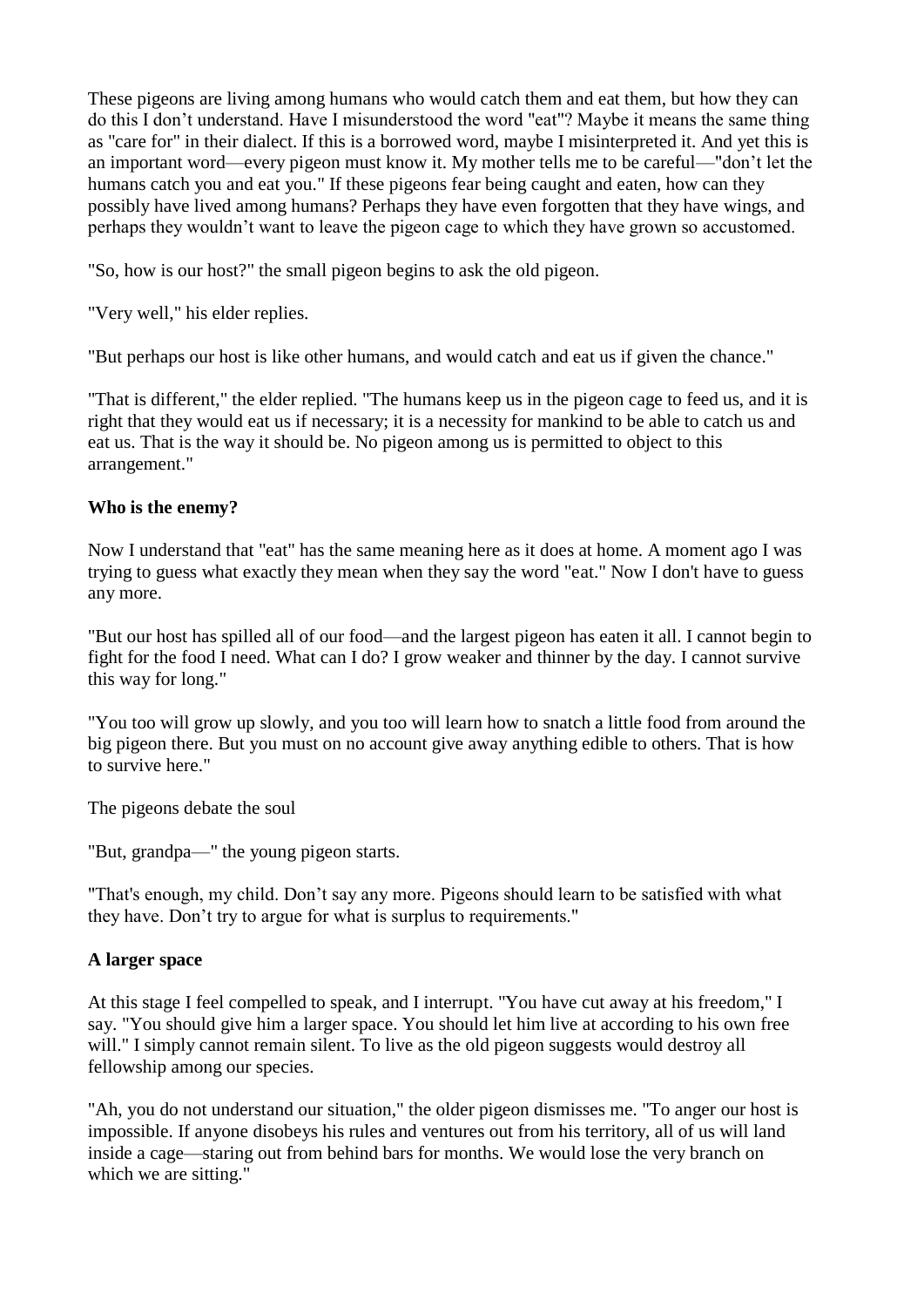What exactly is this thing, a pigeon cage? I have no hint, no clue. These pigeons say they are so terrified of landing in the cage, but at the same time they are afraid of losing it. Most perplexing of all is how any of these pigeons could bear to live among men. Have I discussed this with my own grandfather? I don't believe he ever gave me a clear answer.

Instead I tell the older pigeon, "You sound exactly like one them—one of the men. Taking food from weaker and smaller pigeons and forbidding them to resist. Then you try very hard to cover your bad behavior. How can this environment provide for the growth and health of future generations? You are depraved—ignorant and stupid."

"Don't insult the humans," he replies indignantly. "Without them, we wouldn't be here today. Take your anti-human propaganda somewhere else."

How could he fail to see that I meant no harm—that I intended only to help? Perhaps I should explain further.

## **A dream of destiny**

"You have no sense of responsibility—you are condemning others to this existence; you are pushing your legacy to the edge of the bonfire," I continue. I want to go on, to press the same message even more vividly. But suddenly I hear a piercing sound and feel a vicious pain in my legs. I try to fly, but my wings hang empty at my sides. All the other pigeons fly up and hover above me.

"Look at you, stirring up trouble—now you will taste life inside a pigeon cage," one of them shouts. "Then let's see if you carry on this way again!"

Suddenly I understand. The old pigeon drew me in toward him to set me up so his host could catch me. Pain fills my heart. The humans weren't any danger to me—it was my own kind who betrayed me in hope of their own gain. I cannot understand it, and I am grieved. Suddenly I am seized with the idea that I cannot give in—as long as I can still break off my legs, I can free myself. Using all of my strength, I fly one way and another in turn.

"Don't be silly, child, stand up! What is the matter with you?" The voice is my mother's. She stares at me and I realize that I am unhurt.

My mother says:" "You had a nightmare." "I had a very terrible dream." I embrace my mother closely, and tell her everything in my dream.

"Child, in your dream you saw our destiny," she replies. "Mankind is pressing in on us, little by little, taking up what once was entirely our space. They want to chase us from the land we have occupied for thousands of years and to steal our land from us. They want to change the character of our heritage—to rob us of our intelligence and our kinship with one another. Strip us of our memory and identity. Perhaps in the near future, they will build factories and high-rises here, and the smoke that comes from making products we don't need will seep into the environment and poison our land and our water. Any rivers that remain won't flow pure and sweet as they do now but will run black with filth from the factories."

#### **Setting out from the strawberry shoal**

"This invasion by mankind is terrible," she says. "Future generations will never see pure water and clean air—and they will think that this is as it has always been. They will fall into mankind's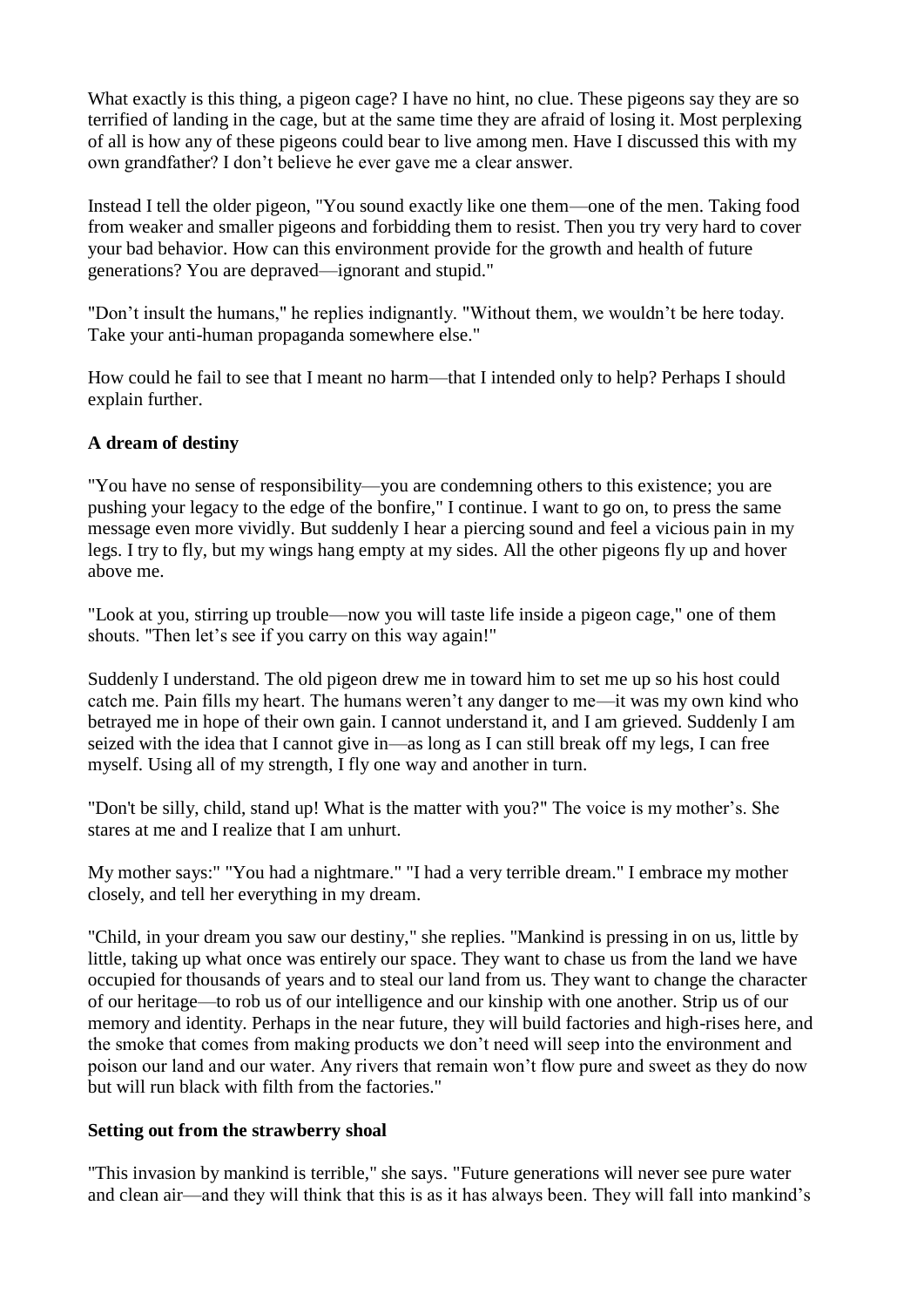trap. These humans are coming closer and closer to us now, and soon it will be too late to turn back. No one else can save us from this fate—we must save ourselves. Let's go outside. It's time for me to tell you about your father."

She leads me outside. Around us the land is covered in wildflowers and a carpet of green—no roads, no footprints, just an endless vast steppe. Our land sits on a cliff that overhangs a riverbank, with thousands of pigeon nests nearby. A pristine river flows beneath, sending a sort of lullaby us to where we stand. To me, this is the most beautiful and safest place on Earth. Without humans encroaching upon us, we might live in this paradise forever.

"This is your land," my mother says. "This is the land of your ancestors. Your father and grandfather, both leaders of all the pigeons in the territory, each helped to make it even more beautiful. Their work, their legacy, only raised us up even higher among the pigeons. The weight on your shoulders is heavy, and I hope only that you can follow in your father's brave footsteps. Every morning I have trained you, teaching you to fly hundreds of miles in a day. Your muscles are hard and strong and your wisdom is already great."

"Your body is mature, and now your mind, your intelligence, must catch up. Always, always be cautious with humans. Don't think that because they walk on the ground beneath us that you are safe. They have guns. They can shoot you down from thousands of meters away. Do you know how your father died?"

"No," I tell her. "You started to tell me once but then stopped, saying it wasn't yet time."

"Well, now the time has come," she says. "A few days ago, I saw several humans exploring around here. They followed us carefully with their eyes. We must find a safe place before they come here. It was at their hands that your father died."

## **A proud heritage**

"Please tell me, Mother. How did he fall into their hands?" My mother contemplates—her face is sad.

"One day, your father led a group of pigeons looking for food for us. Usually, they chose safe areas with plenty of food. Your father always led these missions—he was a strong and responsible leader. So this time he led the others out, but after several days he hadn't returned. I was terribly worried. Usually, if he found a place with a great deal of food more than a halfday's flight from here, we would move our nest. He would never go so far or stay so long away from home."

"In my heart I was certain he had had an accident. At that time, you and your younger brothers and sisters had only recently hatched, so I couldn't leave you to go and look for him. Eventually, after several months, one of the pigeons who flew out with your father returned. This only made me more certain that that your father had fallen into some kind of trap. Then all the rest of them returned safely—one after another. All except your father."

All the while I expect my mother to wail or lament, but here a brave glint comes into her eye.

"Your father was a pigeon king with a regal spirit. How could he protect the others if he could not protect himself? How could a pigeon who was trapped by humans come back and fulfill his role as pigeon king? The humans trapped him, kept him, and in keeping with the traditions of the royal household, he bit off his tongue. He couldn't bear one more second locked in that pigeon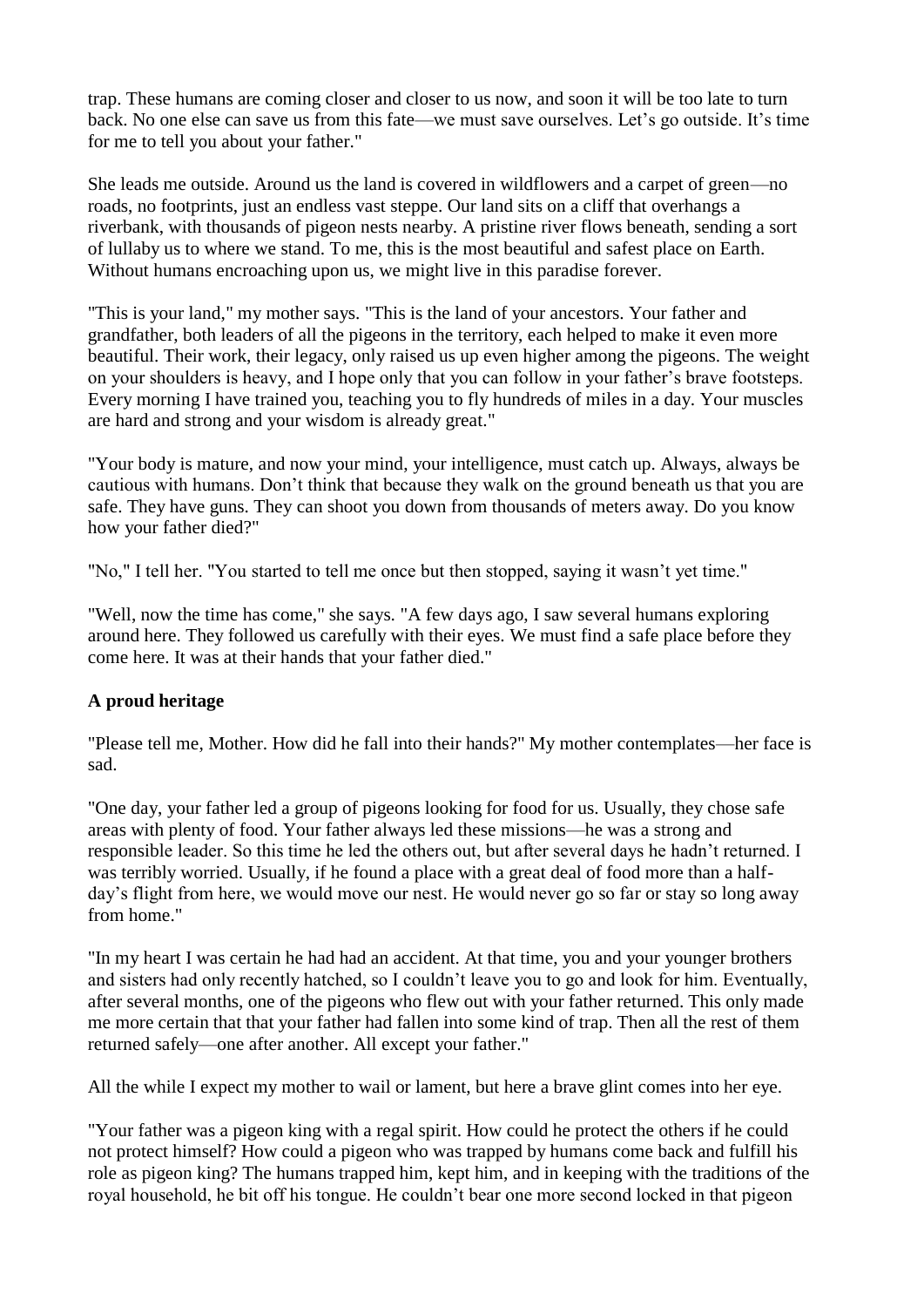cage. The pigeon cage was dyed red with his blood. He refused their food and drink, and he lived exactly one week. He sacrificed himself. His spirit was truly free. I hope only that you will grow up to be like your father, a protector of freedom forever."

"Mammy, why couldn't my father find the opportunity to escape like other pigeons?"

# **Freedom or death**

"The humans hoped your father would pair with another pigeon, a tamed pigeon, and produce mixed offspring with her. But he could never have children who were kept as slaves—it would be too shameful for him. Those pigeons in your dream were the descendants of those who accepted slavery and begged for their own lives. Child, their souls are kept prisoner. A thousand deaths would be preferable to a life like that. You are the son of this brave pigeon. Keep his spirit alive in you," she says.

My mother's words shock my soul for a long time. I am infinitely delighted at being a son of such a brave pigeon, but I feel a surge of pride and happiness. My heart feels strong and proud. With all the love in my heart, I embrace my mother.

"Now you must go," she tells me. "I give you up for the sake of our motherland and all the pigeons. Don't leave these pigeons without a leader. The humans are more and more aggressive, using all manner of tactics to trap us. Go now and find a safe place for us, my child."

My wings are wet with my mother's tears. Now the meaning of my dream is clear: that I must go forth on an expedition. But by no means, I think, will I fall into a trap set by humans.

I fly farther and farther away, first along the river and then into the area where the humans make their homes. It is nothing like the dwelling place in my dream, but I am careful—flying higher and higher. My wings have enough power. I hear not human debate, but the music of the wind in my ears.

## **In search of a new home**

These humans are not so strong and frightening, I think. If I fly too high, I fear I will miss my target. If I fly too far, it will affect our migration plan. To tell the truth, I disagree with my mother's migration plan. Our land is on a very high precipice—how can humans climb here when it is even difficult for pigeons? We were here, one after another, generation after generation, living a happy life. Why should we leave now, to run from humans who are weaker than we imagine? Now I am flying over the human settlements. I feel no danger. Perhaps my mother worries too much.

Now the sky is black. Everything around me is going dark, and now the world disappears in utter darkness. Everything disappears into the night, and I realize that I have been flying for an entire day, and I am exhausted. I must rest. I have already explored to the West, North, and South, and still I have found nowhere we can live. I haven't yet find a good place to which we can migrate.

Perhaps I have flown too high. Perhaps tomorrow I can fly East, at a lower altitude. The stars flicker in the sky. How can anyone who lives in such a world of beauty be afraid? Slowly I descend, falling into a tree. Tomorrow I will awaken, but I don't know where. Then I will start again, flying lower in the sky. Perhaps then I will be able to find us a new home.

## **Part 2**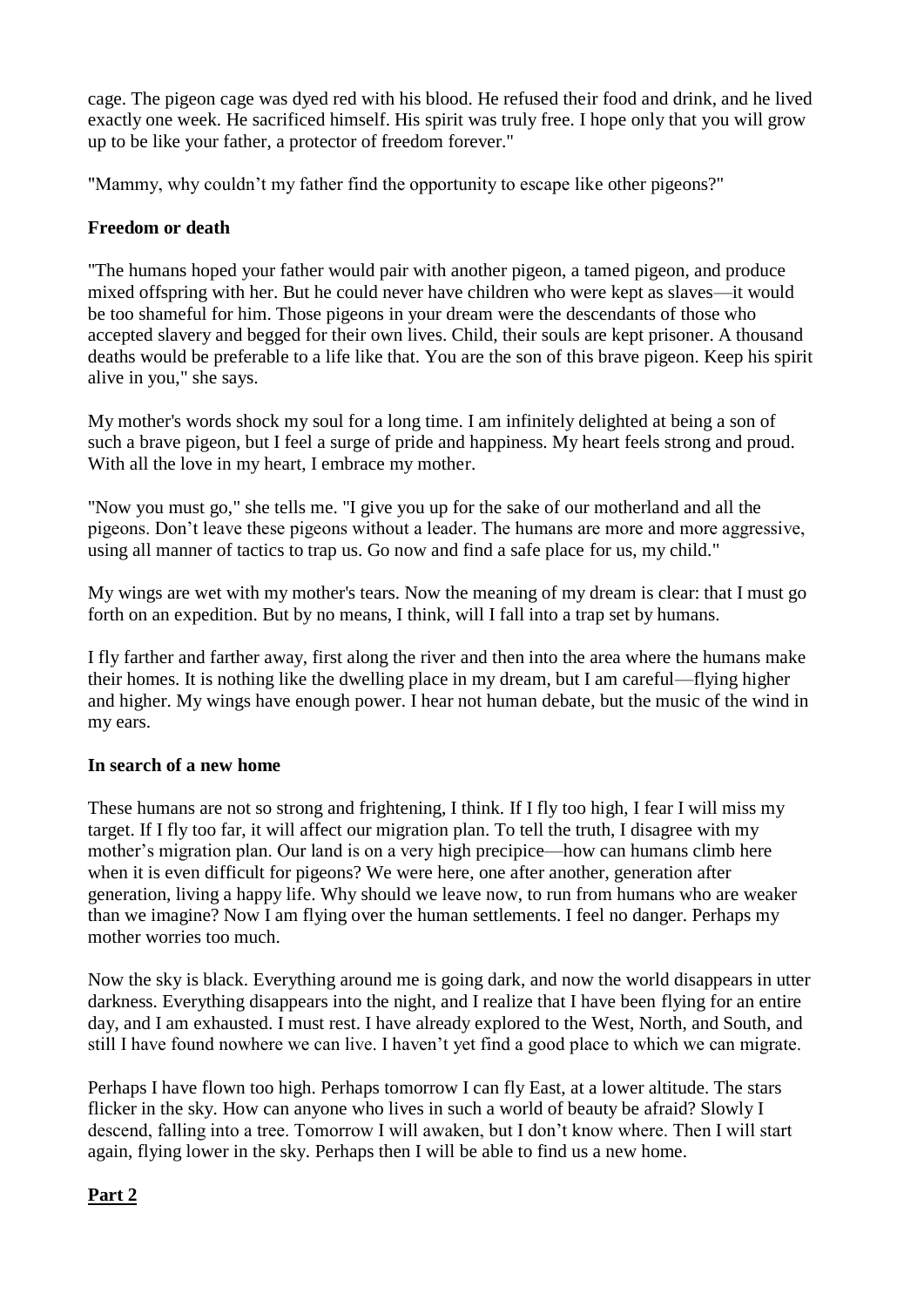A lyrical voice awakens me, dredges me up from the deep, sweet sleep that belongs only to the very young and to those exhausted beyond measure. A group of pigeons flocks toward me—I hear their voices alongside their beating wings, and I am shocked to see that they look exactly like me. At first they resemble the pigeons in my dream, but when I look closely I can see that they are different.

First, though, I must find out where I can fill my empty stomach. I ask these pigeons where there is a safe place one can find food. They change the direction suddenly, flying away from the dwelling-places. I follow them.

## **An empty belly**

"Where are you going?" I ask a pigeon at the back of the group.

"To the mill house."

"What will you do there?"

"Look for pigeon food"

"Are you looking for something to eat?"

His eyes are icy as he asks me, "So you are a wild pigeon?"

"Originally are you a wild pigeon?"

"Yes, I am from the strawberry shoal."

## **The pigeon-catchers**

I follow them to the mill house where I see large store of wheat covered with straw. The flavor is really sweet, and I think this storehouse looks good—without any trace of humans. The other pigeons look peaceful and contented. I also start to trust this peaceful environment, take courage, and fill my belly.

This is nothing like what my mother described of the outside world. I reach out trustingly for the wheat in front of me. Suddenly, a fierce power is choking my neck. I try to move away, as fast as an arrow shot from a bow, but find I am choking, and an unknown power is pulling me back, just as fast. I try to hide but I cannot—I am pulled down, flying, circling, without direction.

All the other pigeons scatter upward, and I fear I may crash to the ground as in my dream. I fear I am falling into human hands, but no humans are near. Time passes, but I have no idea how many hours elapse. Suddenly, two humans appear, and I think I have been caught—then the chokehold on my neck relaxes.

"This is a wild pigeon," a younger-looking human says.

"Hold him firmly—tie up his wings so he won't fly away," says the other. Together they bind my wings, grasp my neck, and stare into my eyes.

"Hey, this is a great species—it's really good luck," the elder human says, turning me over and over in his hands for a closer look.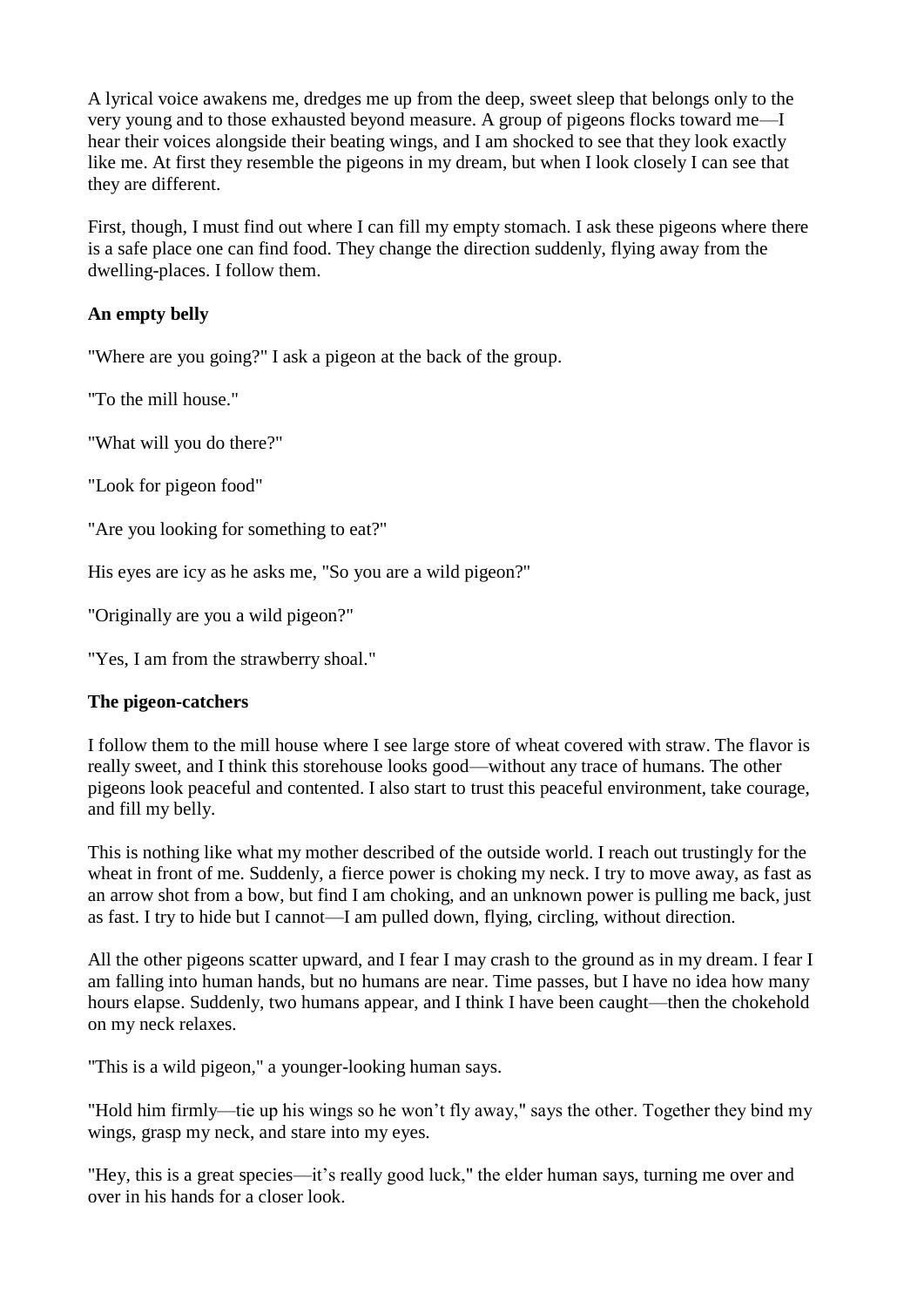# **'Set him free'**

"This wild pigeon is already useless—set him free," says the elder. "Set him free. He has already bitten off his tongue. When you catch this kind of pigeon, you have no choice but to set him free. Usually it's only the leader of the flock who will do this."

"At least let us keep him for eggs," the younger human protests.

"This kind of pigeon—he won't eat or drink if we keep him. He will resist and refuse until death."

The younger human is adamant. "We can't just let him go!"

"All right then, it's your choice. You'll see that I am telling the truth. I once caught such a pigeon and insisted on keeping it—but he lived only a week," says the elder.

## **The ordeal of the cage**

"I will certainly tame it," the younger human replies confidently."

You will never tame me, I think. I will find a way home. I am ashamed of myself for failing to take my mother's words to heart and then falling into a trap laid by humans. I draw all of my remaining strength and feel for a moment that I might fly free. Instead, I crash to the ground.

"Dirty bastard!" the younger human cries. "At least I bound up one wing—I suppose that kept him from flying free."

He packs me into a bag, apparently planning to take me with him somewhere. Perhaps he aims to bind both wings and put me in a cage. I see several pigeons behind iron bars, all gathered at one corner.

"You must have been very hungry indeed, or you wouldn't have fallen into my trap," says the younger human, as he places food and water in one corner of the iron cage. The instant he sets the food down, pigeons flock at the corner of cage, frantically rushing toward it. At this moment, anger burns through me and I wonder if crashing into the bars would deliver a fatal blow to my head and end this horror.

But my wing remains bound—and I am immobilized. I raise my head slightly toward the sun, thinking that in less than a day I have fallen into a trap set by humans. If my mother could see me now, what would she think? I lower myself to the floor.

#### **Neither eating, nor being eaten**

In my dream, I see my mother against a deep blue sky, calling to me. My father appears, tall and stately, and I feel proud of him. They call out to me again and I fly toward them—but they retreat. Again I fly toward my parents and again they retreat. I stop flying, and they stop as well. I am thirsty and call out, "Mother, water!"

A human voice shakes me back to consciousness. ""This pigeon is truly stubborn," the voice says. "He has been here five days and eaten nothing." It is the younger of the two humans who first caught me.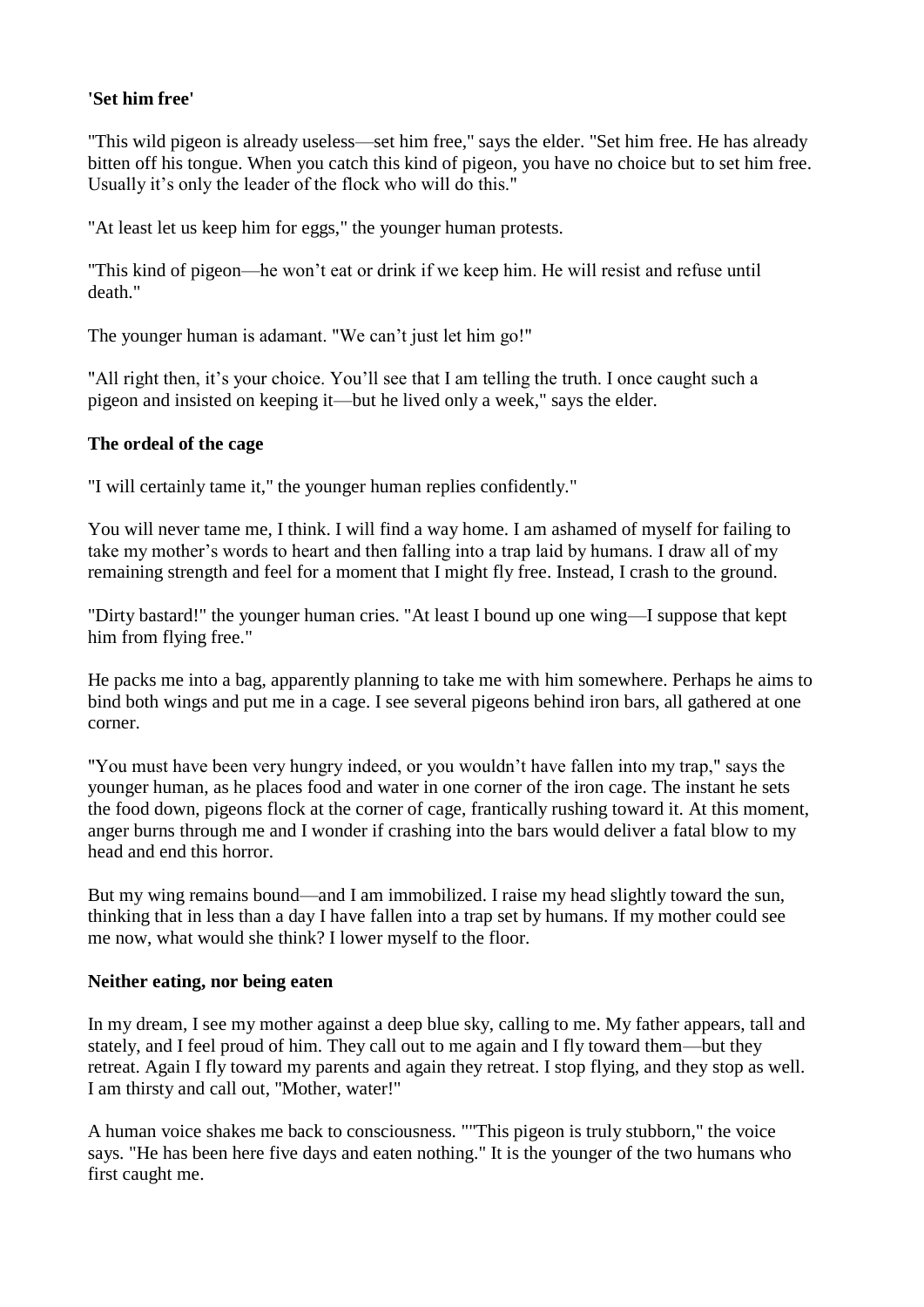"Didn't I tell you that feeding him would be useless?" his elder replies crossly.

"But if he continues to fast, he will die. Wouldn't it be better if I just cooked him now for broth for my child?"

The elder is derisive. "You'd get nothing much from him now and you'd probably fall ill. Just let him go. To watch a pigeon such as this die slowly is too pitiful"

"Setting him free does us no good," the younger man replies.

# **'Nothing good will come of this'**

"Nothing good will come of this in any event."

"We should have made a soup of him immediately," the younger man says. As he tries to unbind my wings and place me on the cage floor, I summon all the strength I have left, thinking I might fly up to the sky. But the wire is too strong, and I cannot.

I want to hurtle toward the cage door and escape, but I cannot. This cage is supremely clever in its cruelty, I think, in allowing anyone caught inside ample view of the freedoms denied to him—with no hope of regaining them.

The air inside and outside this cage are identical, I think, but the life possible on my side of these iron bars might just as well belong to a different universe. Whoever designed such a device was truly an iron fist with the blackest of hearts—determined to immobilize small creatures such as me even though I can bring them no conceivable benefit. By caging my body, they hope to enslave my soul, I think. I want to end my life but I cannot, and this is worst of all. "Heartless humans who killed my freedom," I want to cry out, "either set me free or let me die!"

A familiar smell comes to me, and then I see my mother—her eyes gleaming, anxious, noting in turn my loosened feathers, my broken mouth, my pathetic, twisted wings.

## **The soul's release**

"Forgive me, mother," I start to say. "I wasn't equal to the trust you placed in me. I am not fit to be your son." I lower my head, like a condemned criminal in the dock. Why couldn't I have died before she arrived here?

"You did everything in your power," she replies. "Now you must end this."

"But mama, I cannot," I tell her. "I am a prisoner—without energy, without strength. Much as I would like to die, I cannot."

"That is clear," she tells me. "And so I have come to bring you freedom."

"I no longer deserve freedom," I say. "I am no longer worthy of being your child."

"Then I shall tell you again—I have brought you freedom. You are still my brave child—you must not be forced to live like a slave but must be allowed to die bravely, with dignity," she says, pushing a bit of food toward me.

## **A high price for freedom**